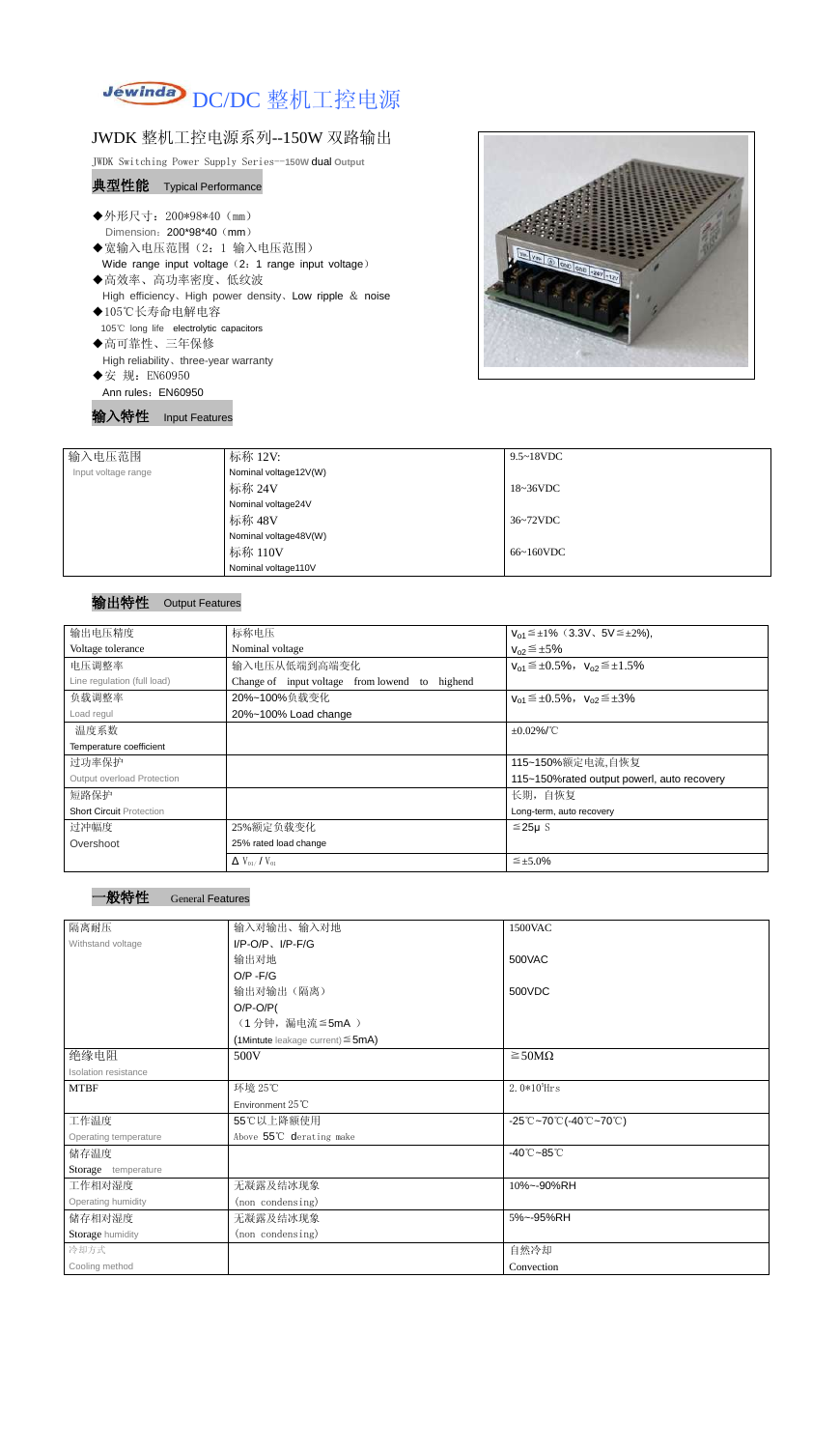

## 产品选型 Product selection

| 产品型号               | 输入电压                      | 输出电压 Output               | 输出电流                          | 输出电压精度                      | 纹波噪声<br>R&N | 效 率        |
|--------------------|---------------------------|---------------------------|-------------------------------|-----------------------------|-------------|------------|
| Model No.          | Input voltage<br>$V_{in}$ | voltage<br>V <sub>O</sub> | Output current<br>$I_{\rm O}$ | Output voltage<br>tolerance | $V$ (p-p)mV | Efficiency |
|                    |                           | $+5V$                     | $2.0 - 15A$                   | $\pm 2\%$                   | 80mV        |            |
| JWDK150--12D5      |                           | $-5V$                     | $2.0 - 15A$                   | $\pm$ 5%                    | 100mV       | 79%        |
|                    |                           |                           |                               |                             |             |            |
| JWDK150--12D12     |                           | $+12V$                    | $0.6 - 6.3A$                  | $\pm 1\%$                   | 120mV       | 84%        |
|                    |                           | $-12V$                    | $0.6 - 6.3A$                  | $\pm 3\%$                   | 120mV       |            |
| JWDK150--12D24     |                           | $+24V$                    | $0.3 - 3.2A$                  | $\pm 1\%$                   | 150mV       | 86%        |
|                    |                           | $-24V$                    | $0.3 - 3.2A$                  | $\pm 3\%$                   | 150mV       |            |
|                    | $9.5 - 18V$               | $+5V$                     | $2.0 - 20.0A$                 | $\pm 2\%$                   | 100mV       |            |
| JWDK150--12S5S5I   |                           | $+5V$                     | $1.0 - 10.0A$                 | $\pm$ 5%                    | 100mV       | 80%        |
|                    |                           | $+5V$                     | $2.0 - 15.0A$                 | $\pm 2\%$                   | 80mV        |            |
| JWDK150--12S5S12I  |                           | $+12V$                    | $0.6 - 6.0A$                  | $\pm 6\%$                   | 120mV       | 82%        |
|                    |                           | $+12V$                    | $1.0 - 10.0A$                 | $\pm 1\%$                   | 120mV       |            |
| JWDK150--12S12S5I  |                           | $+5V$                     | $0.6 - 6.0A$                  | $\pm$ 5%                    | 100mV       | 81%        |
|                    |                           | $+24V$                    | $0.5 - 5.0A$                  | $\pm 1\%$                   | 150mV       |            |
| JWDK150--12 S24S5I |                           | $+5V$                     | $0.3 - 3.0A$                  | $\pm$ 5%                    | 100mV       | 83%        |
|                    |                           | $+5V$                     | $2.0 - 15A$                   | $\pm 2\%$                   | 80mV        |            |
| JWDK150--24D5      |                           | $-5V$                     | $2.0 - 15A$                   | $\pm$ 5%                    | 100mV       | 79%        |
|                    |                           | $+12V$                    | $0.6 - 6.3A$                  | $\pm 1\%$                   | 120mV       |            |
| JWDK150--24D12     |                           | $-12V$                    | $0.6 - 6.3A$                  | $\pm 3\%$                   | 120mV       | 84%        |
|                    |                           | $+24V$                    | $0.3 - 3.2A$                  | $\pm 1\%$                   | 150mV       |            |
| JWDK150--24D24     |                           | $-24V$                    | $0.3 - 3.2A$                  | $\pm 3\%$                   | 150mV       | 86%        |
|                    | $18 - 36V$                | $+5V$                     | $2.0 - 20.0A$                 | $\pm 2\%$                   | 100mV       |            |
| JWDK150--24S5S5I   |                           | $+5V$                     | $1.0 - 10.0A$                 | $\pm$ 5%                    | 100mV       | 80%        |
|                    |                           | $+5V$                     | $2.0 - 15.0A$                 | $\pm 2\%$                   | 80mV        |            |
| JWDK150--24S5S12I  |                           | $+12V$                    | $0.6 - 6.0A$                  | $\pm 6\%$                   | 120mV       | 82%        |
|                    |                           | $+12V$                    | $1.0 - 10.0A$                 | $\pm 1\%$                   | 120mV       |            |
| JWDK150--24S12S5I  |                           | $+5V$                     | $0.6 - 6.0A$                  | $\pm$ 5%                    | 100mV       | 81%        |
|                    |                           | $+24V$                    | $0.5 - 5.0A$                  | $\pm 1\%$                   | 150mV       |            |
| JWDK150--24S24S5I  |                           | $+5V$                     | $2.0 - 15A$                   | $\pm 2\%$                   | 80mV        | 83%        |
|                    |                           | $+5V$                     | $2.0 - 15A$                   | $\pm 2\%$                   | 80mV        |            |
| JWDK150--48D5      |                           | $-5V$                     | $2.0 - 15A$                   |                             | 100mV       | 79%        |
|                    |                           |                           |                               | $\pm$ 5%                    |             |            |
| JWDK150--48D12     |                           | $+12V$                    | $0.6 - 6.3A$                  | $\pm 1\%$                   | 120mV       | 84%        |
|                    |                           | $-12V$                    | $0.6 - 6.3A$                  | $\pm 3\%$                   | 120mV       |            |
| JWDK150--48D24     |                           | $+24V$                    | $0.3 - 3.2A$                  | $\pm 1\%$                   | 150mV       | 86%        |
|                    |                           | $-24V$                    | $0.3 - 3.2A$                  | $\pm 3\%$                   | 150mV       |            |
|                    | $36 - 72V$                | $+5V$                     | $2.0 - 20.0A$                 | $\pm 2\%$                   | 100mV       |            |
| JWDK150--48S5S5I   |                           | $+5V$                     | $1.0 - 10.0A$                 | $\pm$ 5%                    | 100mV       | 80%        |